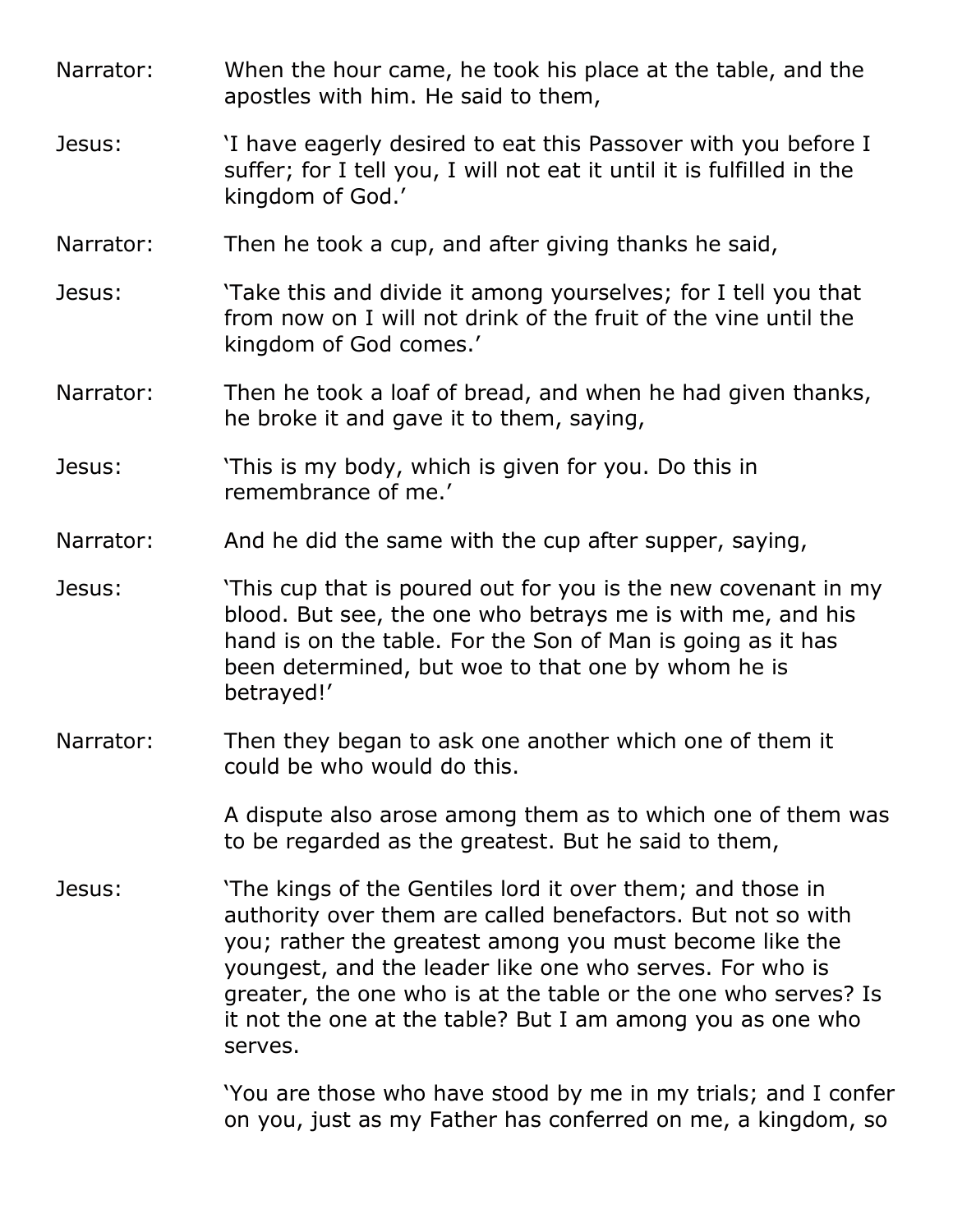| Jesus:    | that you may eat and drink at my table in my kingdom, and<br>you will sit on thrones judging the twelve tribes of Israel.                                                                                                                                                                              |
|-----------|--------------------------------------------------------------------------------------------------------------------------------------------------------------------------------------------------------------------------------------------------------------------------------------------------------|
|           | 'Simon, Simon, listen! Satan has demanded to sift all of you<br>like wheat, but I have prayed for you that your own faith may<br>not fail; and you, when once you have turned back, strengthen<br>your brothers.'                                                                                      |
| Narrator: | And he said to him,                                                                                                                                                                                                                                                                                    |
| Simon:    | 'Lord, I am ready to go with you to prison and to death!'                                                                                                                                                                                                                                              |
| Narrator: | Jesus said,                                                                                                                                                                                                                                                                                            |
| Jesus:    | 'I tell you, Peter, the cock will not crow this day, until you have<br>denied three times that you know me.'                                                                                                                                                                                           |
| Narrator: | He said to them,                                                                                                                                                                                                                                                                                       |
| Jesus:    | 'When I sent you out without a purse, bag, or sandals, did you<br>lack anything?'                                                                                                                                                                                                                      |
| Narrator: | They said,                                                                                                                                                                                                                                                                                             |
| Simon:    | 'No, not a thing.'                                                                                                                                                                                                                                                                                     |
| Narrator: | He said to them,                                                                                                                                                                                                                                                                                       |
| Jesus:    | 'But now, the one who has a purse must take it, and likewise a<br>bag. And the one who has no sword must sell his cloak and<br>buy one. For I tell you, this scripture must be fulfilled in me,<br>"And he was counted among the lawless"; and indeed what is<br>written about me is being fulfilled.' |
| Narrator: | They said,                                                                                                                                                                                                                                                                                             |
| Simon:    | 'Lord, look, here are two swords.'                                                                                                                                                                                                                                                                     |
| Narrator: | He replied,                                                                                                                                                                                                                                                                                            |
| Jesus:    | 'It is enough.'                                                                                                                                                                                                                                                                                        |
| Narrator: | He came out and went, as was his custom, to the Mount of<br>Olives; and the disciples followed him. When he reached the<br>place, he said to them,                                                                                                                                                     |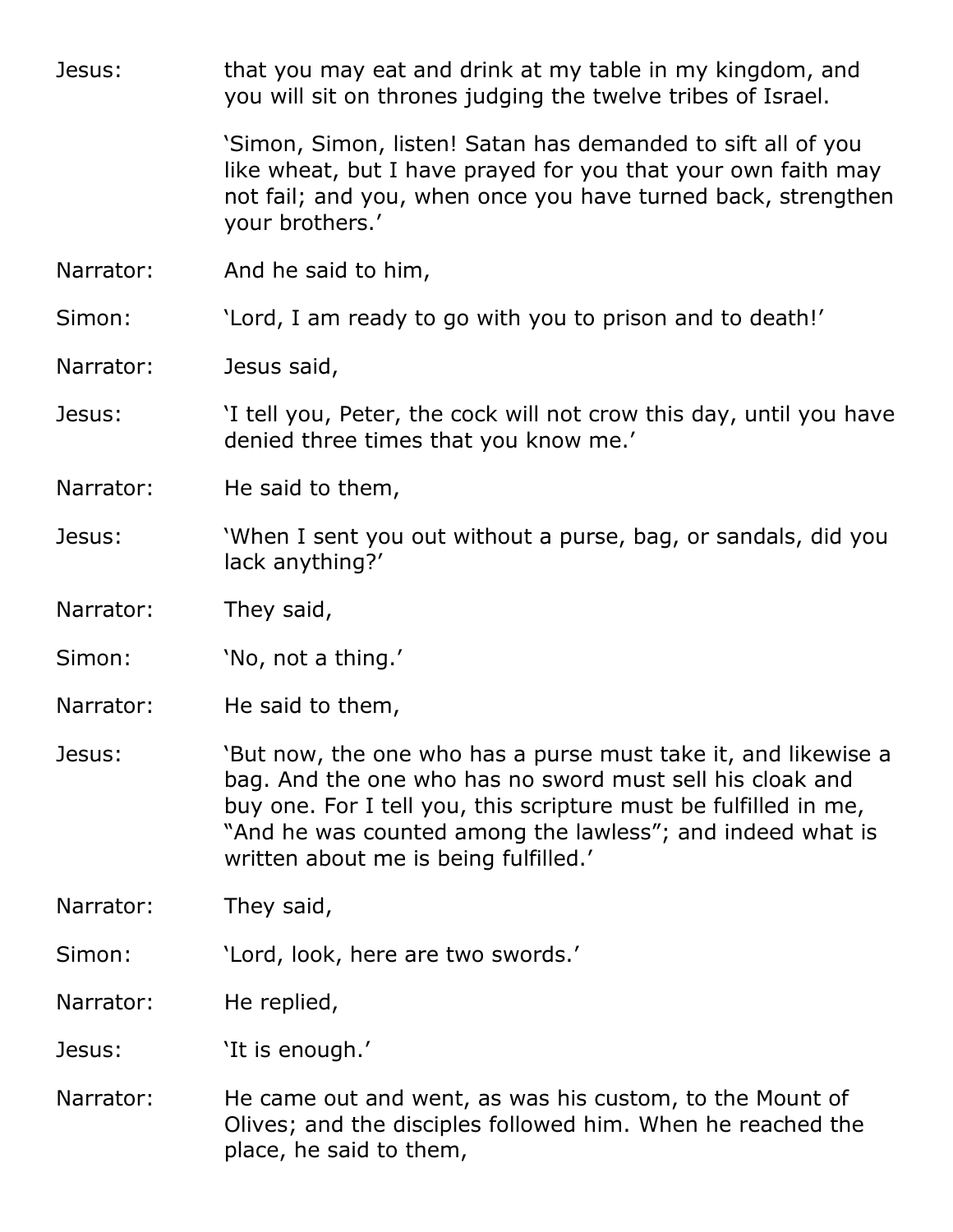- Jesus: 'Pray that you may not come into the time of trial.'
- Narrator: Then he withdrew from them about a stone's throw, knelt down, and prayed,
- Jesus: 'Father, if you are willing, remove this cup from me; yet, not my will but yours be done.'
- Narrator: Then an angel from heaven appeared to him and gave him strength. In his anguish he prayed more earnestly, and his sweat became like great drops of blood falling down on the ground. When he got up from prayer, he came to the disciples and found them sleeping because of grief, and he said to them,
- Jesus: 'Why are you sleeping? Get up and pray that you may not come into the time of trial.'
- Narrator: While he was still speaking, suddenly a crowd came, and the one called Judas, one of the twelve, was leading them. He approached Jesus to kiss him; but Jesus said to him,
- Jesus: 'Judas, is it with a kiss that you are betraying the Son of Man?'
- Narrator: When those who were around him saw what was coming, they asked,
- Assembly: 'Lord, should we strike with the sword?'
- Narrator: Then one of them struck the slave of the high priest and cut off his right ear. But Jesus said,
- Jesus: 'No more of this!'
- Narrator: And he touched his ear and healed him. Then Jesus said to the chief priests, the officers of the temple police, and the elders who had come for him,
- Jesus: 'Have you come out with swords and clubs as if I were a bandit? When I was with you day after day in the temple, you did not lay hands on me. But this is your hour, and the power of darkness!'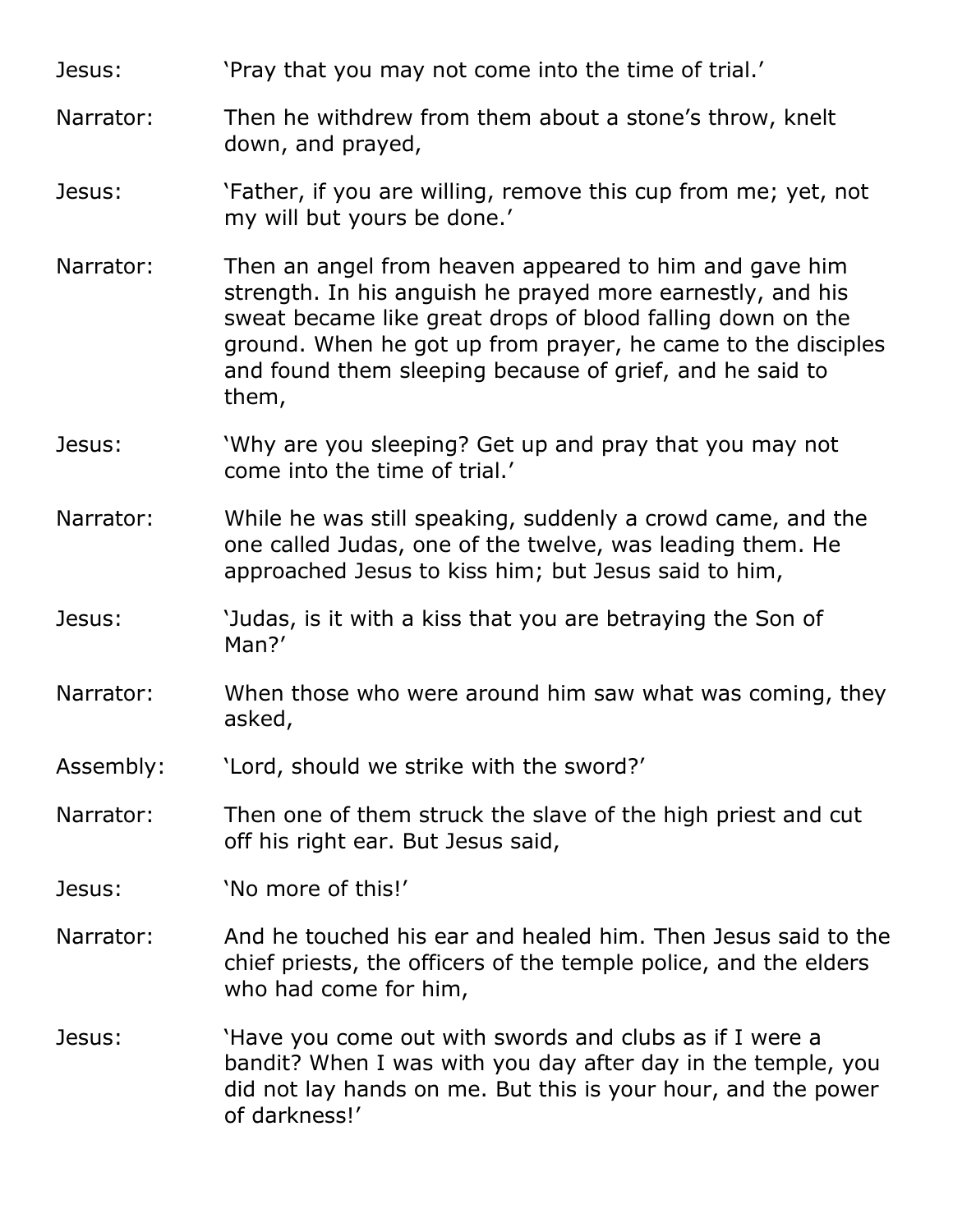- Narrator: Then they seized him and led him away, bringing him into the high priest's house. But Peter was following at a distance. When they had kindled a fire in the middle of the courtyard and sat down together, Peter sat among them. Then a servant-girl, seeing him in the firelight, stared at him and said,
- Servant Girl: 'This man also was with him.'
- Narrator: But he denied it, saying,

Simon: **Woman, I do not know him.'** 

- Narrator: A little later someone else, on seeing him, said,
- Accuser: 'You also are one of them.'
- Narrator: But Peter said,
- Simon: 'Man, I am not!'
- Narrator: Then about an hour later yet another kept insisting,
- Accuser: 'Surely this man also was with him; for he is a Galilean.'
- Narrator: But Peter said,
- Simon: 'Man, I do not know what you are talking about!'
- Narrator: At that moment, while he was still speaking, the cock crowed. The Lord turned and looked at Peter. Then Peter remembered the word of the Lord, how he had said to him, 'Before the cock crows today, you will deny me three times.' And he went out and wept bitterly.

Now the men who were holding Jesus began to mock him and beat him; they also blindfolded him and kept asking him,

- Soldier: 'Prophesy! Who is it that struck you?'
- Narrator: They kept heaping many other insults on him.

When day came, the assembly of the elders of the people, both chief priests and scribes, gathered together, and they brought him to their council. They said,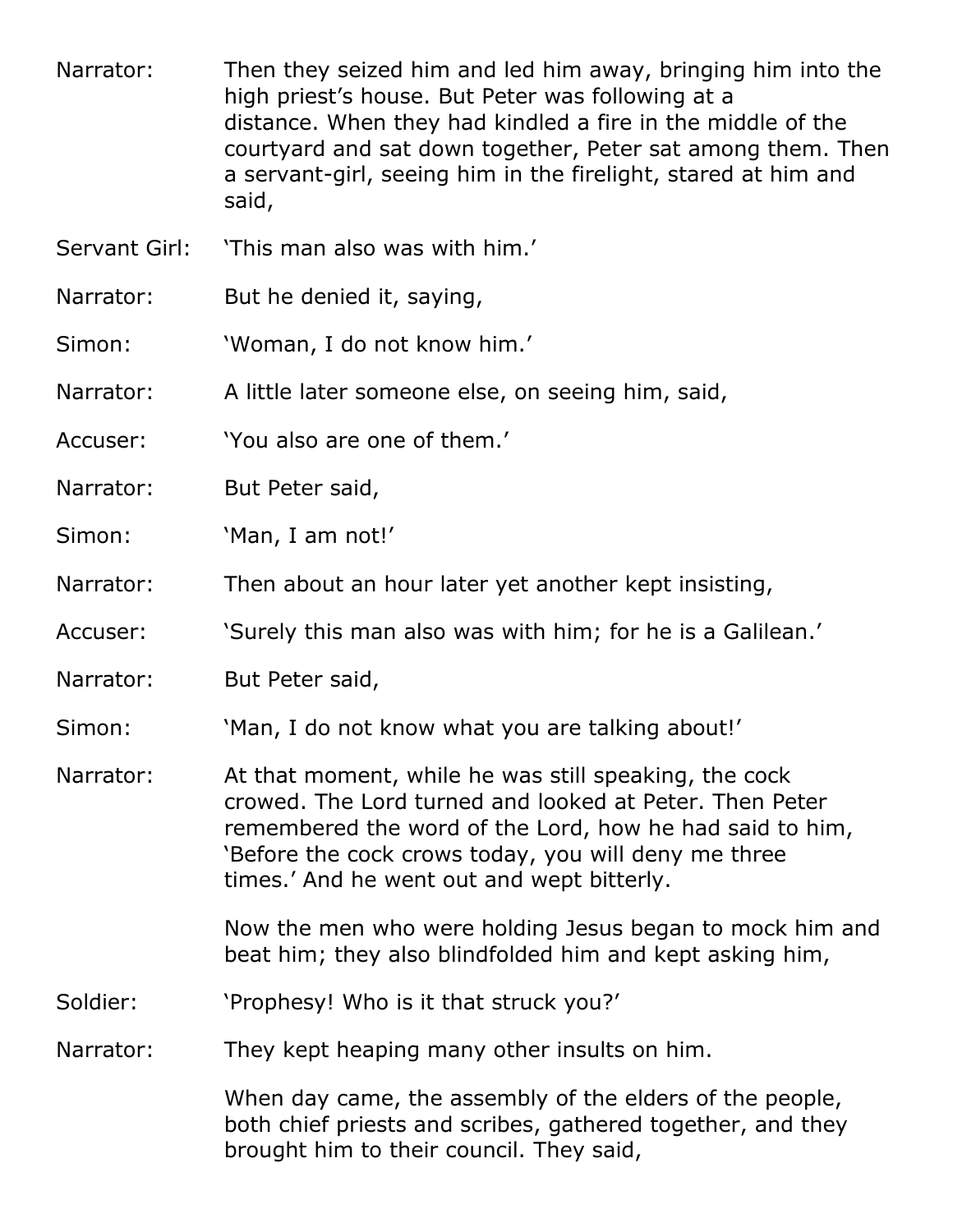| <b>Chief Priest:</b> | 'If you are the Messiah, tell us.'                                                                                                                                            |
|----------------------|-------------------------------------------------------------------------------------------------------------------------------------------------------------------------------|
| Narrator:            | He replied,                                                                                                                                                                   |
| Jesus:               | 'If I tell you, you will not believe; and if I question you, you<br>will not answer. But from now on the Son of Man will be seated<br>at the right hand of the power of God.' |
| Narrator:            | All of them asked,                                                                                                                                                            |
| <b>Chief Priest:</b> | 'Are you, then, the Son of God?'                                                                                                                                              |
| Narrator:            | He said to them,                                                                                                                                                              |
| Jesus:               | 'You say that I am.'                                                                                                                                                          |
| Narrator:            | Then they said,                                                                                                                                                               |
| <b>Chief Priest:</b> | 'What further testimony do we need? We have heard it<br>ourselves from his own lips!'                                                                                         |
| Narrator:            | Then the assembly rose as a body and brought Jesus before<br>Pilate. They began to accuse him, saying,                                                                        |
| Assembly:            | 'We found this man perverting our nation, forbidding us to pay<br>taxes to the emperor, and saying that he himself is the<br>Messiah, a king.'                                |
| Narrator:            | Then Pilate asked him,                                                                                                                                                        |
| Pilate:              | 'Are you the king of the Jews?'                                                                                                                                               |
| Narrator:            | He answered,                                                                                                                                                                  |
| Jesus:               | 'You say so.'                                                                                                                                                                 |
| Narrator:            | Then Pilate said to the chief priests and the crowds,                                                                                                                         |
| Pilate:              | 'I find no basis for an accusation against this man.'                                                                                                                         |
| Narrator:            | But they were insistent and said,                                                                                                                                             |
| Assembly:            | 'He stirs up the people by teaching throughout all Judea, from<br>Galilee where he began even to this place.'                                                                 |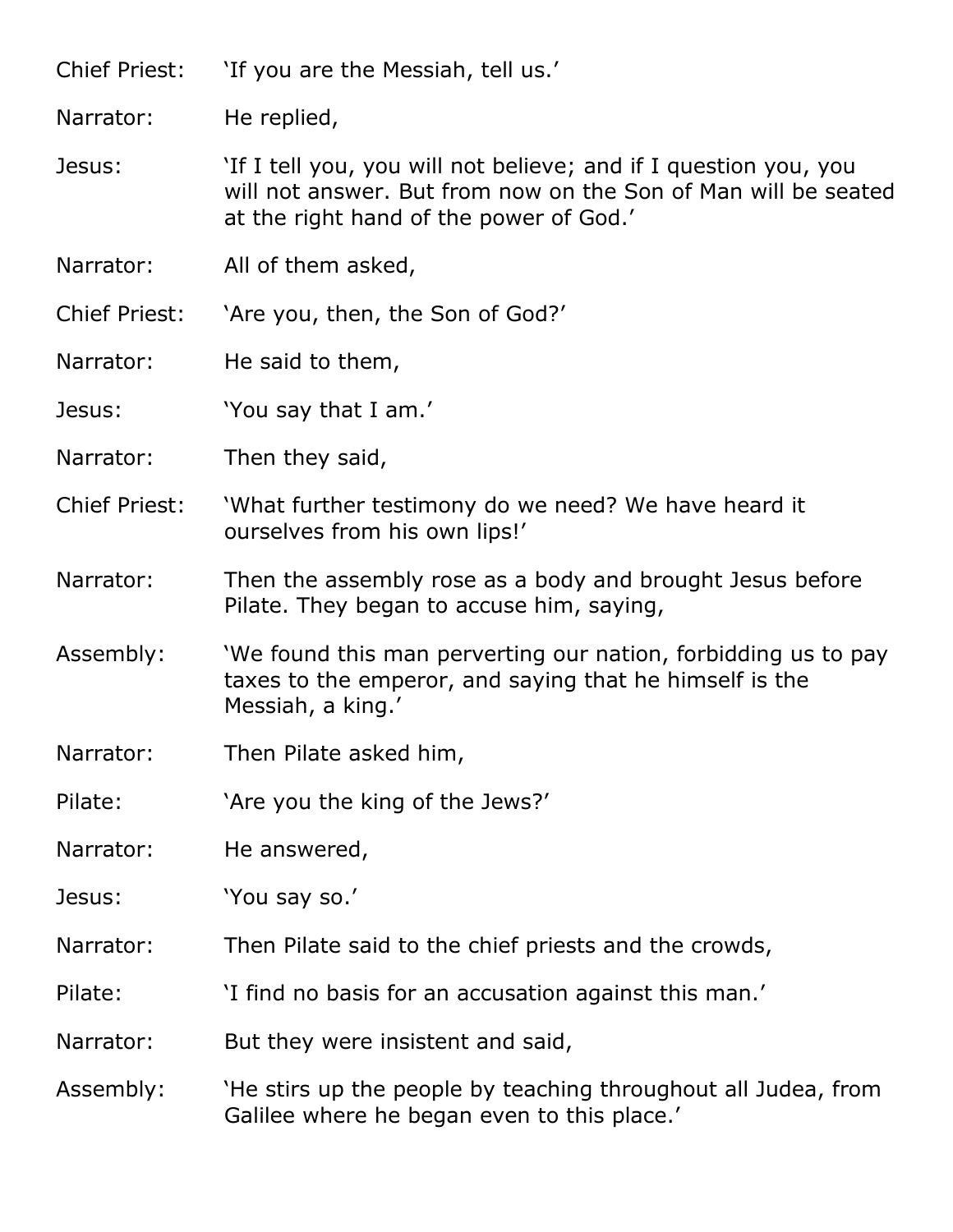Narrator: When Pilate heard this, he asked whether the man was a Galilean. And when he learned that he was under Herod's jurisdiction, he sent him off to Herod, who was himself in Jerusalem at that time. When Herod saw Jesus, he was very glad, for he had been wanting to see him for a long time, because he had heard about him and was hoping to see him perform some sign. He questioned him at some length, but Jesus gave him no answer. The chief priests and the scribes stood by, vehemently accusing him. Even Herod with his soldiers treated him with contempt and mocked him; then he put an elegant robe on him, and sent him back to Pilate. That same day Herod and Pilate became friends with each other; before this they had been enemies.

> Pilate then called together the chief priests, the leaders, and the people, and said to them,

- Pilate: 'You brought me this man as one who was perverting the people; and here I have examined him in your presence and have not found this man guilty of any of your charges against him. Neither has Herod, for he sent him back to us. Indeed, he has done nothing to deserve death. I will therefore have him flogged and release him.'
- Narrator: Then they all shouted out together,
- Assembly: 'Away with this fellow!
- Chief Priest: Release Barabbas for us!'
- Narrator: (This was a man who had been put in prison for an insurrection that had taken place in the city, and for murder.) Pilate, wanting to release Jesus, addressed them again; but they kept shouting,
- Crowd: 'Crucify, crucify him!'
- Narrator: A third time he said to them,
- Pilate: 'Why, what evil has he done? I have found in him no ground for the sentence of death; I will therefore have him flogged and then release him.'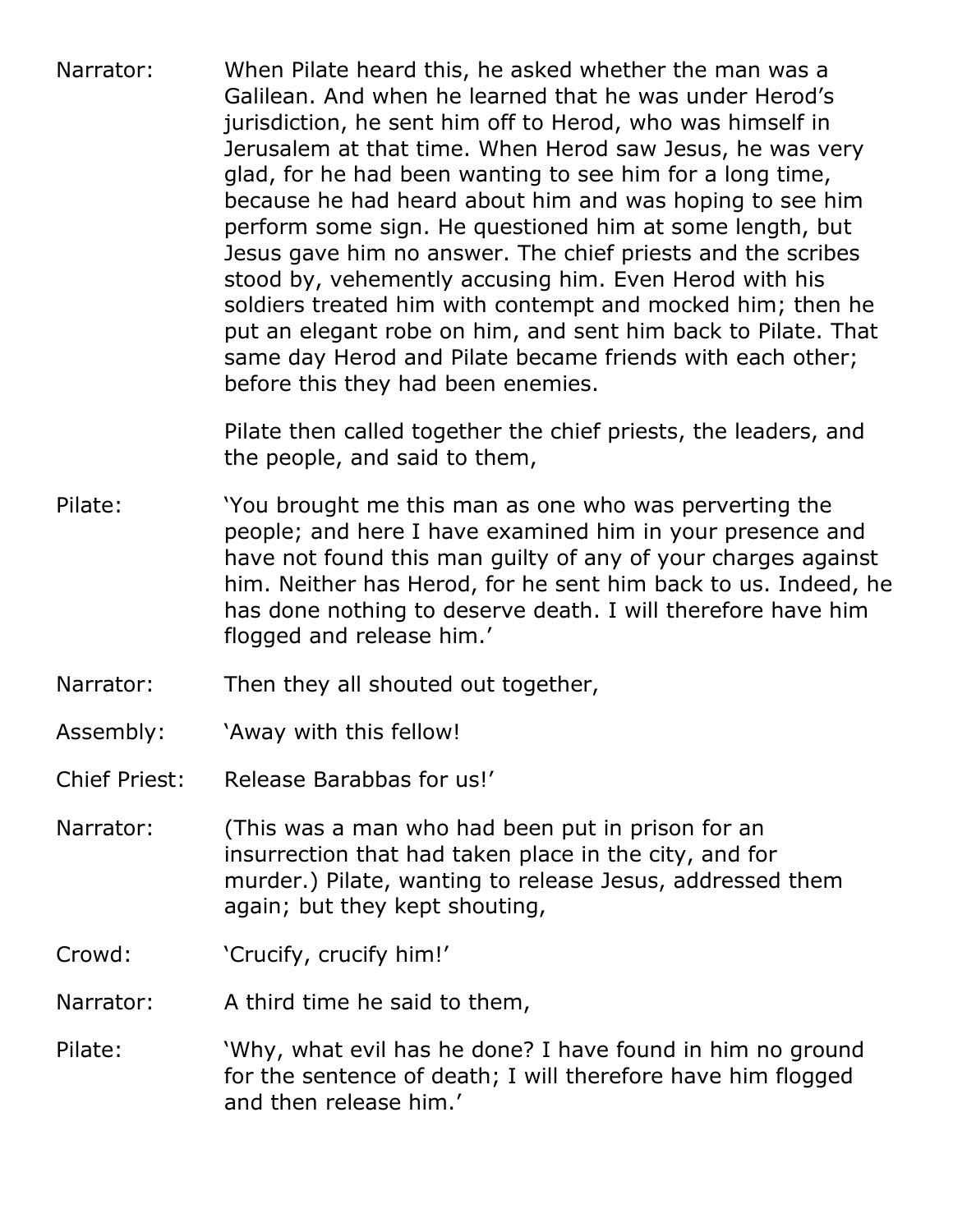Narrator: But they kept urgently demanding with loud shouts that he should be crucified; and their voices prevailed. So Pilate gave his verdict that their demand should be granted. He released the man they asked for, the one who had been put in prison for insurrection and murder, and he handed Jesus over as they wished.

> As they led him away, they seized a man, Simon of Cyrene, who was coming from the country, and they laid the cross on him, and made him carry it behind Jesus. A great number of the people followed him, and among them were women who were beating their breasts and wailing for him. But Jesus turned to them and said,

- Jesus: 'Daughters of Jerusalem, do not weep for me, but weep for yourselves and for your children. For the days are surely coming when they will say, "Blessed are the barren, and the wombs that never bore, and the breasts that never nursed." Then they will begin to say to the mountains, "Fall on us"; and to the hills, "Cover us."For if they do this when the wood is green, what will happen when it is dry?'
- Narrator: Two others also, who were criminals, were led away to be put to death with him. When they came to the place that is called The Skull, they crucified Jesus there with the criminals, one on his right and one on his left. Then Jesus said,
- Jesus: 'Father, forgive them; for they do not know what they are doing.'
- Narrator: And they cast lots to divide his clothing. And the people stood by, watching; but the leaders scoffed at him, saying,
- Chief Priest: 'He saved others; let him save himself if he is the Messiah of God, his chosen one!'
- Narrator: The soldiers also mocked him, coming up and offering him sour wine, and saying,
- Soldier: The VIF you are the King of the Jews, save yourself!'
- Narrator: There was also an inscription over him, 'This is the King of the Jews.' One of the criminals who were hanged there kept deriding him and saying,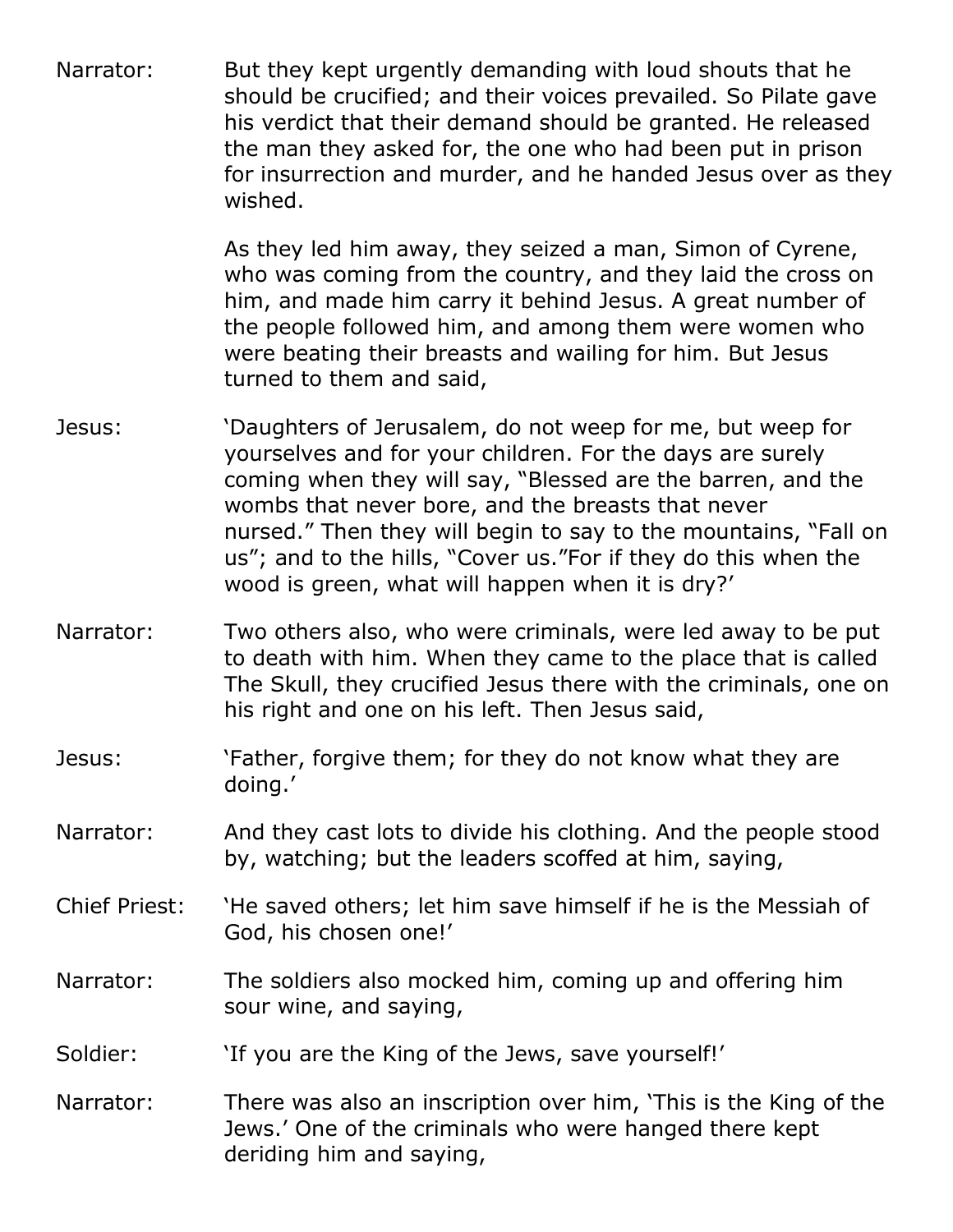Criminal 1: 'Are you not the Messiah? Save yourself and us!'

Narrator: But the other rebuked him, saying,

- Criminal 2: 'Do you not fear God, since you are under the same sentence of condemnation? And we indeed have been condemned justly, for we are getting what we deserve for our deeds, but this man has done nothing wrong.'
- Narrator: Then he said,
- Criminal 2: 'Jesus, remember me when you come into your kingdom.'
- Narrator: He replied,
- Jesus: 'Truly I tell you, today you will be with me in Paradise.'
- Narrator: It was now about noon, and darkness came over the whole land until three in the afternoon, while the sun's light failed; and the curtain of the temple was torn in two. Then Jesus, crying with a loud voice, said,
- Jesus: 'Father, into your hands I commend my spirit.'
- Narrator: Having said this, he breathed his last. When the centurion saw what had taken place, he praised God and said,
- Centurion: 'Certainly this man was innocent.'
- Narrator: And when all the crowds who had gathered there for this spectacle saw what had taken place, they returned home, beating their breasts. But all his acquaintances, including the women who had followed him from Galilee, stood at a distance, watching these things.

Now there was a good and righteous man named Joseph, who, though a member of the council, had not agreed to their plan and action. He came from the Jewish town of Arimathea, and he was waiting expectantly for the kingdom of God. This man went to Pilate and asked for the body of Jesus. Then he took it down, wrapped it in a linen cloth, and laid it in a rock-hewn tomb where no one had ever been laid. It was the day of Preparation, and the sabbath was beginning. The women who had come with him from Galilee followed, and they saw the